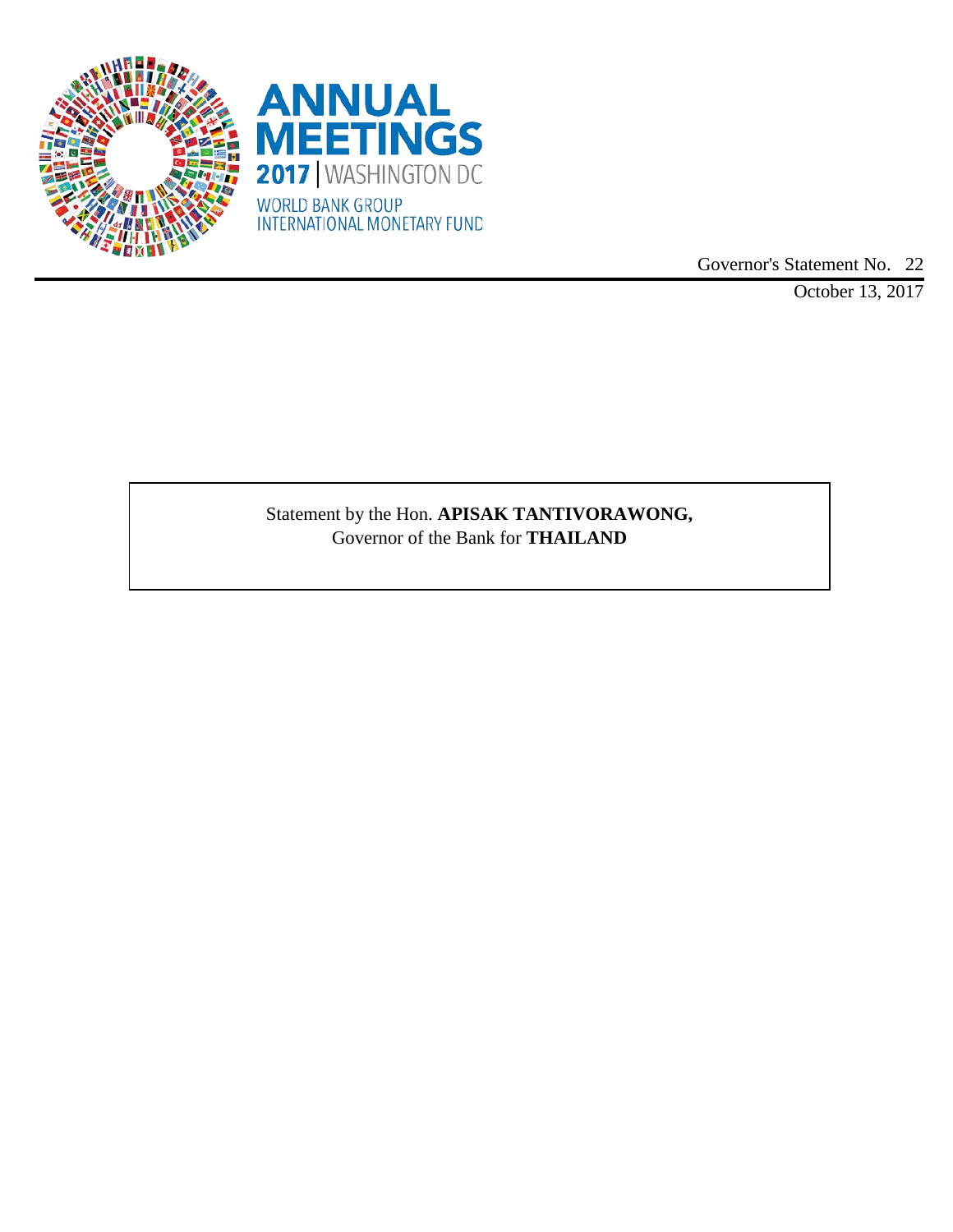#### **Statement by the Hon. Apisak Tantivorawong,**

Governor of the Bank for Thailand

Mr. Chairman, fellow Governors, President of the World Bank Group, Ladies and Gentlemen

### *Global Economy*

During the past year, the global economy started to gain back the momentum as witnessed by an improvement in the economic growth from 3.1% in 2016 to 3.5% in 2017 and a forecasted 3.6% in 2018 by the Fund. It is also the first in many years where the Fund revised an upward growth forecast for major economies such as China and the Euro Zone. Without any doubt, the strong global growth is the result of concurrent expansionary fiscal policies and accommodative monetary policies by major economies. Meanwhile, as a result of better US economic prospects, some emerging markets and developing countries are now faced with emerging challenges from capital flow volatilities, the rising of geopolitical tension, aging populations, and almost importantly - how to ensure growth will be inclusive and equitable, benefiting the majority of the people.

# *Thai Economy and Policies*

Thailand's economic growth has improved from 0.8% in 2014 to 3.2% in 2016. The estimated GDP growth for 2017 is 3.7 – 3.8%. The major drivers behind this was from the improvement in exports, tourism, and government investment in high quality infrastructure projects. In term of economic stability, our economic foundation is solid with low inflation at 0.8%, a current account surplus at 9.5% of GDP, abundant international reserve at 200.09 billion USD, while our public debt to GDP remained at 41.8% well below our fiscal sustainable threshold of 60%.

To ensure the continued and sustainable economic growth, the Thai government has adopted the 20-year National Strategic Plan with a focus on improving Thailand's competitiveness in order to overcome the Middle-Income Trap. Firstly, the focus is on upgrading our major infrastructures backbones. On physical infrastructure, we have unveiled a 20-year master plan for rail development worth 81.8 billion USD to facilitate special economic zones, tourism and local development throughout Thailand from 2017 - 2036. The plan, funded by both the Thai government and private sectors, will be a big boost to support the rail systems as Thailand's key transportation mode. On financial infrastructure, we have introduced the "National e-Payment Master Plan" which aims to replace cash transaction with an electronic payment system throughout the country to transition Thailand to a digitalized economy. To date, over 33 million Thais have already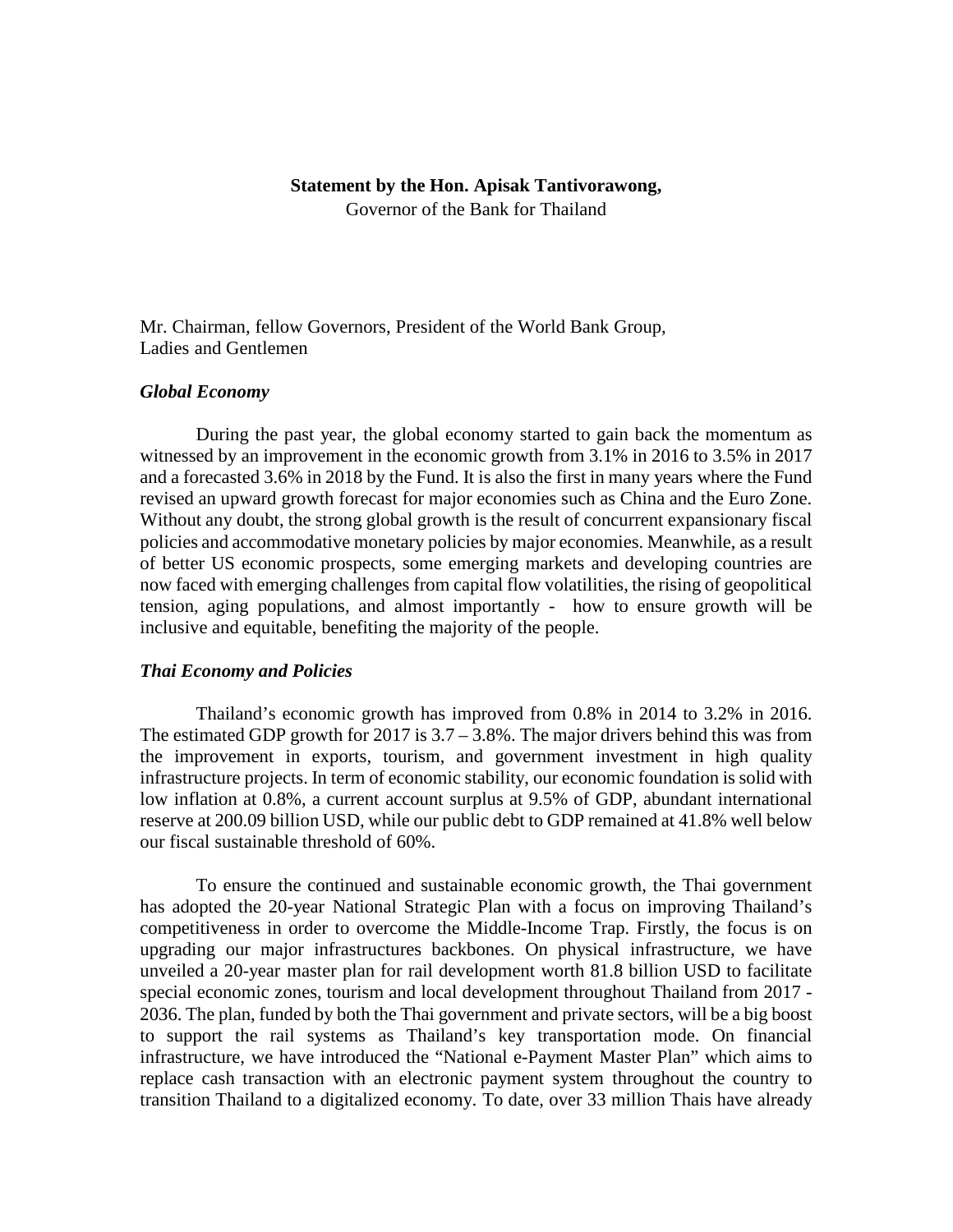registered to our peer-to-peer electronic payment that would allow them to transfer any amount less than Baht 5,000 (Approximately USD \$150 ) without incurring a transaction fee. Since the introduction of such a system in July 2016, the collective volume of transactions exceeded 4 billion USD. We have also promoted the QR code payment system, which allows individual bank-account holders to pay for goods and services which is similar to the use of a debit card. The availability of fintech will not only increase convenience, speed, and safety to consumers, but also facilitate data collections for several authorities.

To better facilitate trade and reduce both time and cost for international trade transaction, we introduced the National Single Window (NSW) initiative to serve as international cross-border data and information sharing center on import and export that integrate between Government to Government Partnerships (G2G), Government to Business Partnerships (G2B) and Business to Business Partnerships (B2B). Moreover, we have modernized the tax system from paper based platform to one single electronic platform, whereby receipts, invoices and tax refund can be filed and returned to taxpayers electronically. Once completed, payment among people, businesses, and the government should be faster, cheaper and more secured.

Strategically located in CLMVT and ASEAN, the Thai Government launched the Eastern Economic Corridor project (EEC) worth 43 Billion USD of public and private investments in the next five years, to serve as sub-regional industrial supply chains center for 10 targeted industries such as advanced automotive, smart electronic, bio food, aviation and medical hub in the three eastern industrial provinces of Thailand. The project will be the first area-based development in Thailand that integrates various infrastructure projects such as the expansion of the U Ta Pao airport, the construction of Bangkok-Rayong Highspeed train, the expansion on Laem Chabang seaport, and the building of an Innovation hub and a Digital park. So far, EEC has already attracted large global companies like Boeing, Airbus, Rolls-Royce, Lazada and Alibaba to invest in the area.

To achieve such ambitious investment plans while maintaining public debt sustainability, we have undertaken reform measures to mobilize funds from both private companies and public investors in mega projects. Apart from traditional Public-Private Partnership (PPP), we will launch an alternative funding mechanism called the Thailand Future Fund (TFF), which welcomes both local and international investors. The TFF will be a main vehicle for financing Thailand's greenfield infrastructure projects by using two brownfield expressway projects as underlying assets to provide cash flow guarantee to investors.

To reach a sustainable level of growth, we realize the growing concern of income redistribution stemming from inequitable growth. Hence, we focus on improving the safety nets for those who need us the most. In August 2017, we successfully registered over 11 million low-income earners, who are unemployed or have earned less than USD\$300 a year. We have issued welfare cards or cash cards for those that registered to be used for their daily consumption of paying for transportation and the purchase of basic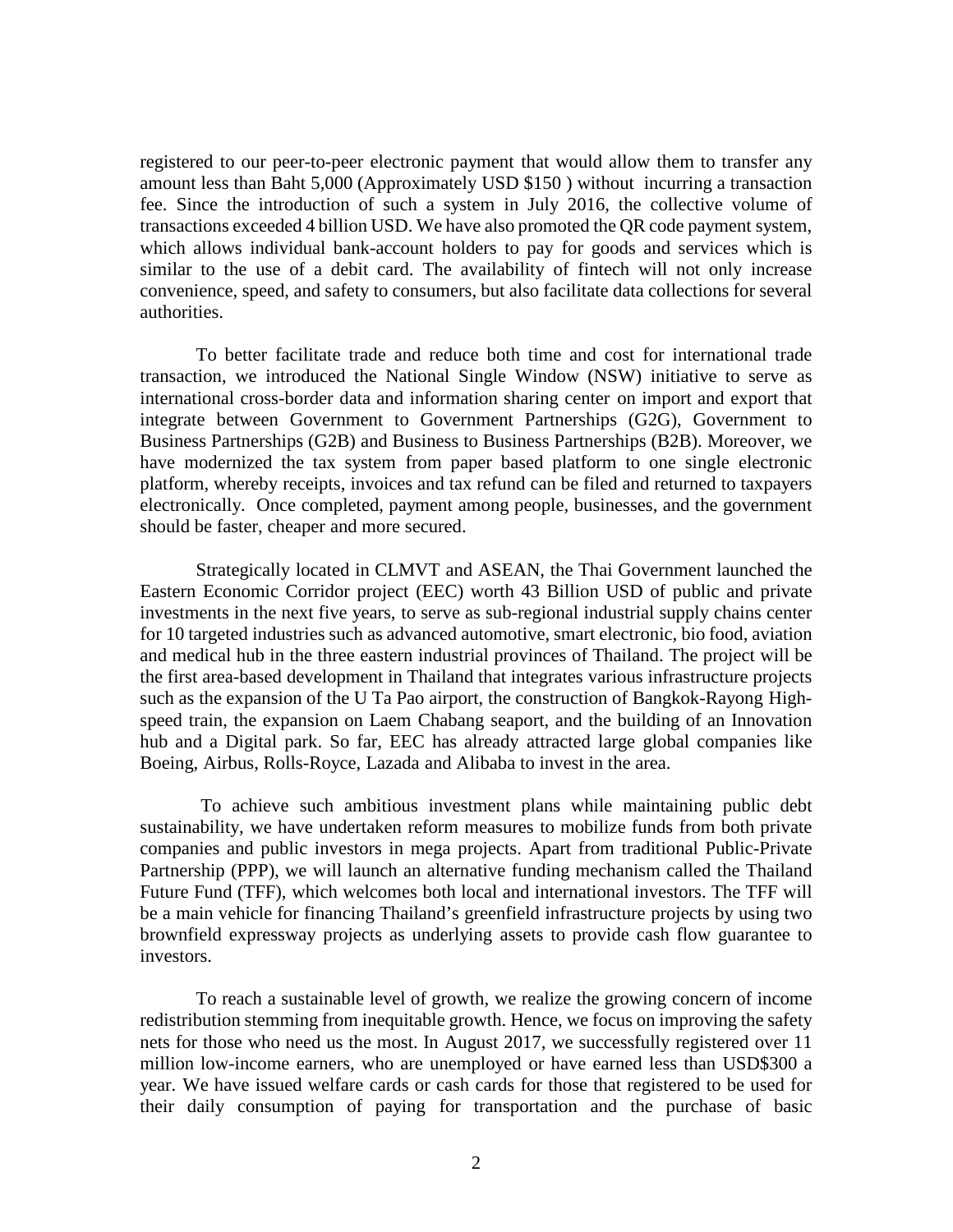commodities. As for the aging population, we have introduced a reverse mortgage plan for elders to convert their residences into cash – generating extra income, provided tax incentive for companies that employed elders and in the process of developing a world class senior complex.

## *The World Bank Group*

On the World Development Report 2018 – Learning to Realize Education's promise, we appreciate the Bank's effort in analyzing the causes of the learning crisis and offering policy recommendations to tackle the problem. Thailand, just like the WBG, puts the development of its people at the heart of our national priority. We firmly believe that no nation can prosper without the development of its human capitals. In addition to the accomplishment of a compulsory education system, we continue to pursue reform measures to ensure that our young generation, regardless of their family backgrounds and geographic location, have an equal opportunity to access quality education, and that they are learning forward-looking skills and competencies to thrive in the fast-changing future. We call for all related stakeholders to collectively work on the development of human capitals and encourage the Bank to continuously support in reforming the education system.

We welcome the Bank's paper on Forward Look  $- A$  Vision for the World Bank Group in 2030 Implementation Update and congratulate the WBG on the impressive progress made in serving all clients as well as plans to mobilize private sector financing. We commend Management on their efforts to realign the Bank's resources towards our agreed priorities and to streamline operations with a focus on value for money.

Considering the ambitious nature of the SDGs and its impact on global government budget, engaging private sector is not just an alternative, but mandatory. We appreciate the Cascade Approach, developed by the World Bank, to mobilize development financing from the private sector to achieve the Billions to Trillions goal. We urge the Bank not only to leverage financial resources from the private sector, but also pay equal attention to nonfinancial elements such as effective operational practices, breakthrough innovations and technology transfer that could greatly contribute to economic and social development of its members.

On Shareholding Review, while we appreciate the progress made on streamlining the operations in both IBRD and IFC, we view that such internal streamlining measures must be carefully calibrated and not to overlook the implications towards sustainable development financing of WBG clients. Most importantly, we must ensure that the WBG has sufficient capital to support our ambitions stated in the Forward Look. We stress the need to develop practical options to enhance the capital base of IBRD and IFC to sustain the operations of the WBG as a whole. We call for all shareholders to reaffirm their commitments under the Lima Roadmap and to consider ways to arrive at an agreement by the 2018 Spring Meetings.